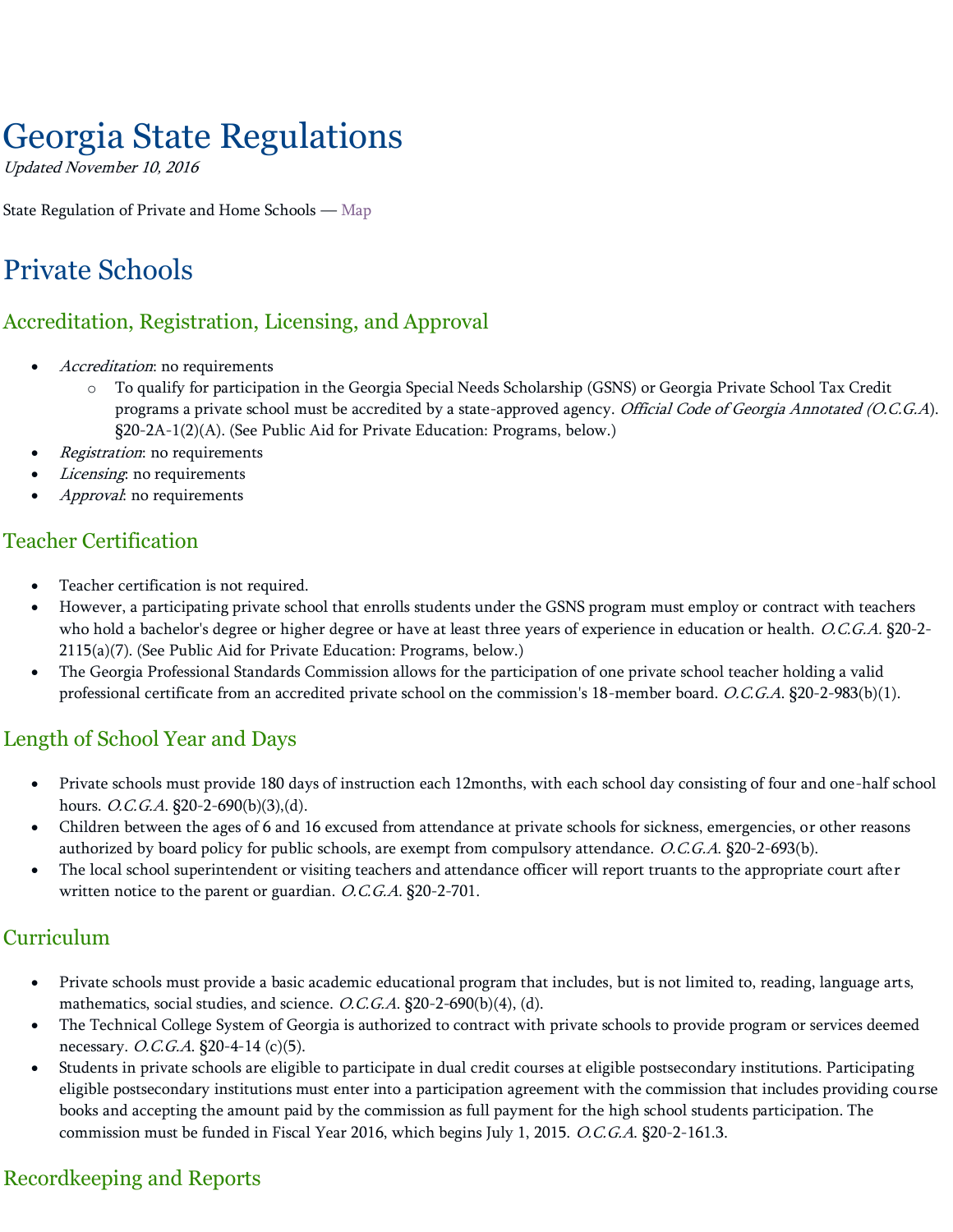- Private school administrators must report their enrollment to the local public school superintendent where the student resides within 30 days of the beginning of each school year. The reports must include the name, age, and residence of each student. Notice must be given monthly of any student's admission or withdrawal from the school. O.C.G.A. §20-2-690(b)(5).
- The Georgia Department of Education (GaDOE) provides [forms](http://www.gadoe.org/Technology-Services/Data-Collections/Documents/Private%20School/FY2014/FY2014%20DE%20Form%201111_PRIVATE%20SCHOOL%20REPORT%20OF%20STUDENTS%20ENROLLED.pdf) necessary to comply with the reporting requirements through its website.
- The principal administrative officer or his designee in a private school is responsible for issuing employment certificates for students between the ages of 12 and 16 years old. The certificate must verify the student's age and physical ability to engage in the particular employment. Students between 16 and 18 years of age also need a copy of the certificate maintained in their school file. O.C.G.A. §39-2-11.

# Health and Safety Requirements

- Private school buildings must meet all health and safety standards established under state law and local ordinances. O.C.G.A. §20-  $2-690(b)(6)$ .
- A parent's religious beliefs concerning vaccinations is not a valid excuse for the parent's failure to have a child vaccinated, preventing a child from attending school. 1950-51 Opinion Attorney General p. 47. See also Anderson v. State, 65 S.E.2d 848 (1951).
- Loitering on private school property or within the school safety zone is unlawful. Private school principals have the authority to exercise control over the school buildings and grounds. Failure to remove oneself at the request of the principal is a misdemeanor. O.C.G.A. §20-2-1180.
- Georgia's criminal code makes it a felony to manufacture, distribute, dispense, or possess with intent to distribute a controlled substance or marijuana within 1,000 feet of a private elementary or secondary school. An affirmative defense is available if the violation occurred entirely within a private residence, no person 17 or younger was present, and the conduct was not intended for financial gain. *O.C.G.A*. §16-13-32.4(a),(b),(g).
- The Commissioner of Public Safety makes available to the private schools an alcohol and drug course and instructors where necessary. O.C.G.A. §20-2-142(b)(4).
- Private school teachers, administrators, guidance counselors and social workers are required to report instances of suspected child abuse to the person in charge of the school or his or her designee. The person notified must report the abuse to the designated child welfare agency, police authority, or district attorney. Persons who participate in making a report are immune from any civil or criminal liability if acting in good faith. O.C.G.A. §19-7-5(a),(c),(f).

# Transportation

- The Department of Motor Vehicles and Traffic will furnish without charge to private schools a driver's record abstract for any current employee or applicant for a school bus driver position. The employee or applicant must agree in writing to permit the release. *O.C.G.A*. §40-5-2(c)(1)(A) and (E).
- Private schools are required to meet equipment, color, and marking requirements set out in the Motor Vehicle and Traffic Code. O.C.G.A. §§40-8-110–112 and 40-8-114.

#### **Textbooks**

No state policy currently exists.

# Testing

Parents of students taking part in the GSNS program may ask to participate in state testing opportunities. O.C.G.A. §20-2-2114(c).

# Special Education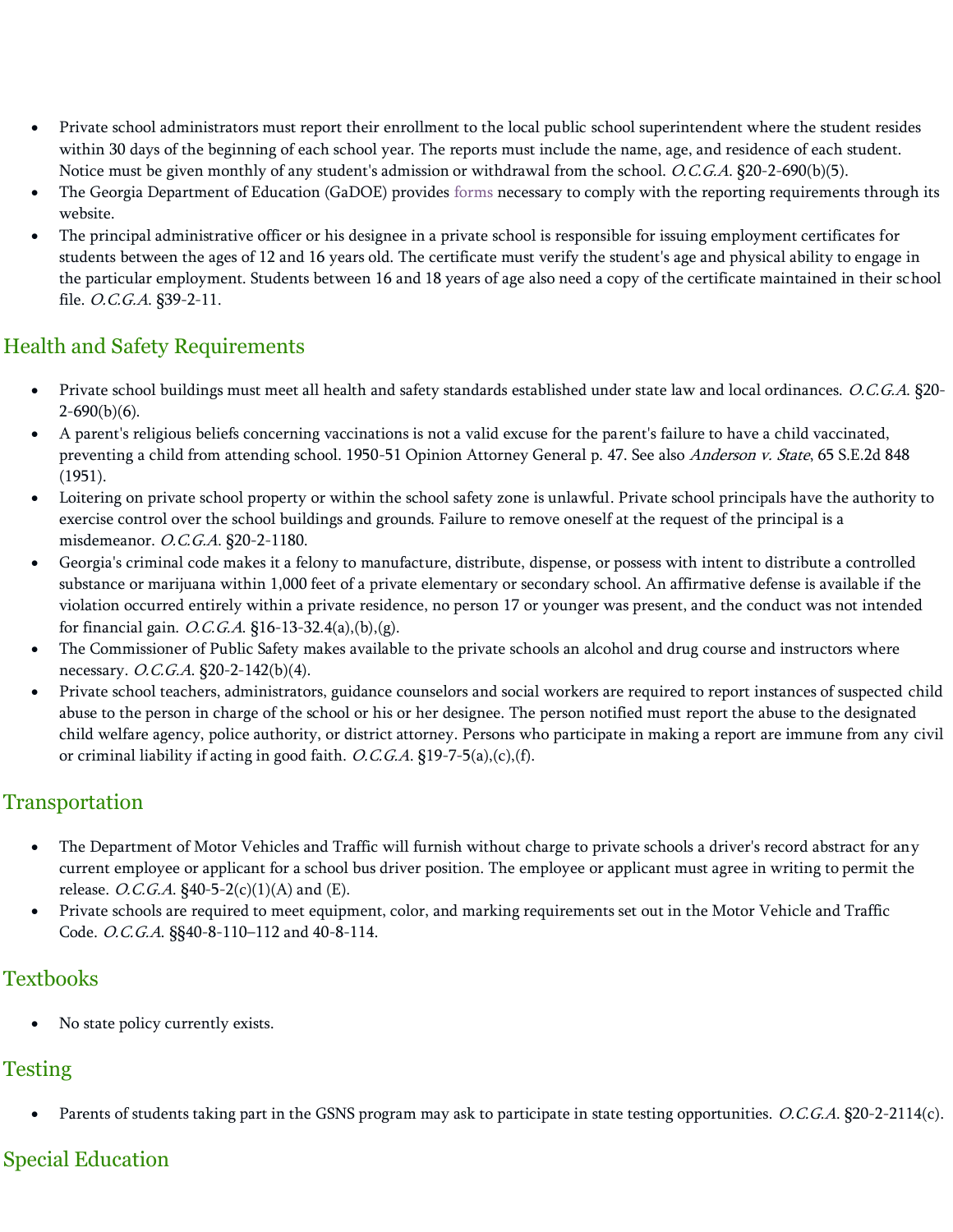- Local school systems may provide special education programs to eligible students by contracting with qualified private institutions. The State Board of Education will fund placements in private institutions provided professionals meet the certification or licensing standards of their profession. O.C.G.A. §20-2-152(b),(c).
- According to the Office of the Attorney General, there is no statutory impediment to providing psychological services to private school children, but the degree to be served is a matter of policy at the discretion of the state and local boards of education. 1976 Office of the Attorney General No. O.C.G.A. §76-118.

# Nursing and Health

• A private school that complies with the requirements of O.C.G.A. §20-2-779 related to a diabetes medical management plans will not be liable for civil damages or subject to disciplinary action under professional licensing regulations or school disciplinary policies as a result of the activities authorized or required by the code when such acts are committed as an ordinarily reasonably prudent physician, nurse, school employee, or local school system would have acted under the same or similar circumstances. O.C.G.A. §20-2-779(g).

#### **Technology**

No state policy currently exists.

#### Professional Development

No state policy currently exists.

# Reimbursement for Performing State and Local Functions

No state policy currently exists.

#### Tax Exemption

Sales of tangible personal property and services used exclusively for educational purposes by bona fide private schools that have been approved by tax exemption after application to the Georgia Department of Revenue, Sales and Use Tax Unit are exempt from taxation. Georgia Rules and Regulations Rule (Ga. Comp. R. & Regs. R.) 560-12-2-.90.

# Public Aid for Private Education

• Constitutional Provisions: The Georgia Constitution prohibits any money from the public treasury to be used directly or indirectly to aid any sectarian institution. Georgia Constitution Article I, § II, Paragraph VII. The Attorney General of Georgia has interpreted this prohibition to apply to transportation services, 1945-47 Opinion Attorney General p. 222 and to contracts for goods and services, 1969 Opinion Attorney General Number 69-125. Programs wholly financed by the federal government are lawful even though it may contemplate the provision of library resources, textbooks, and instructional materials. 1965-66 Opinion Attorney General Number 65-4.

Private schools may sublease buildings or facilities of the Georgia Education Authority through county or city boards of education. O.C.G.A. §20-2-553 (a)(5). 1954 Opinion Attorney General p. 224.

State and local school funds may not be used for school programs in nonpublic schools. 1974 Opinion Attorney General Number 155.

• Programs for Financial Assistance for Attendance at Private Schools: Georgia has two such programs.